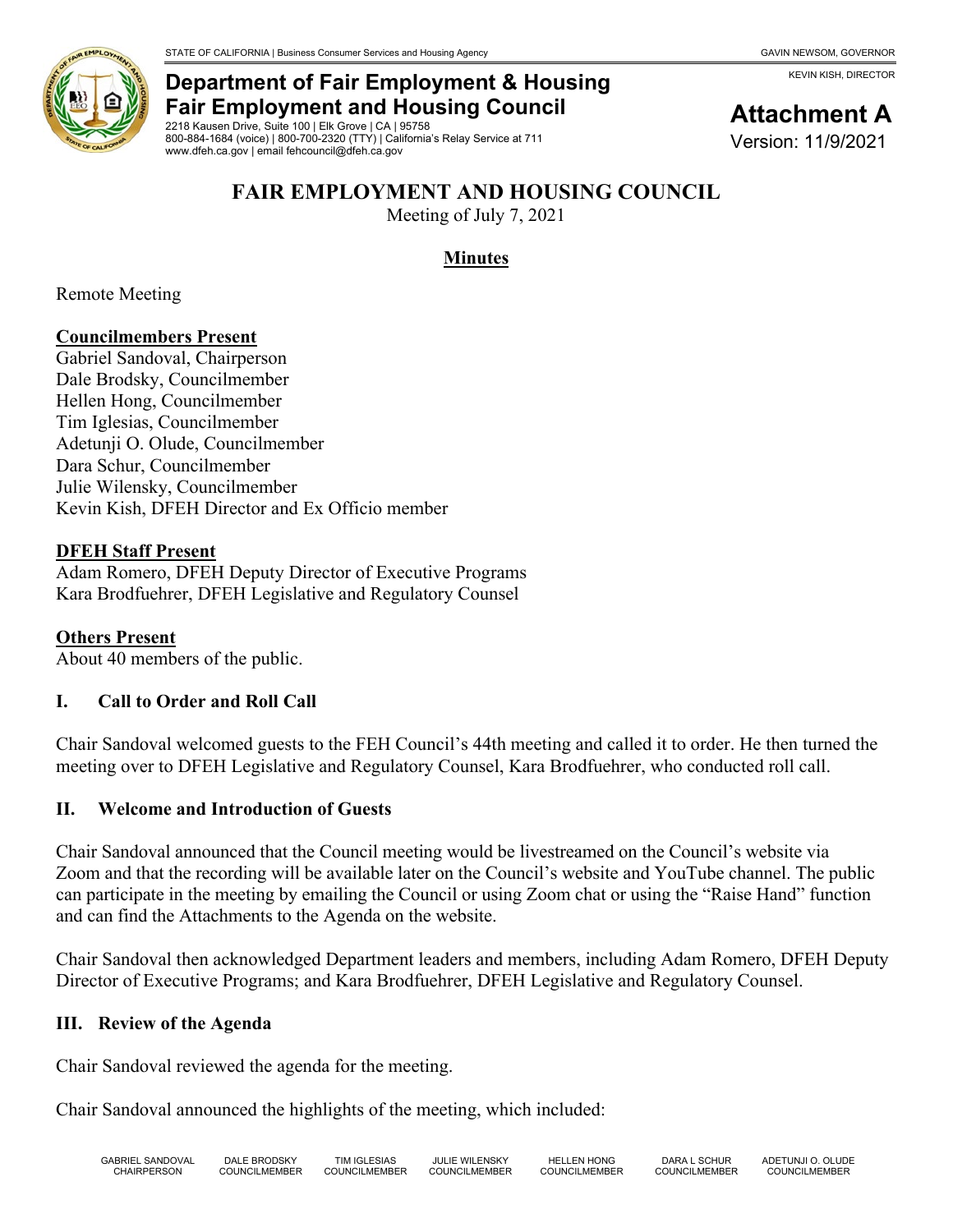- Consideration of Unmodified Text of Housing Regulations Regarding Definitions; Intentional Discrimination; Discriminatory Advertisements, Statements, and Notices; Consideration of Income; Residential Real Estate-Related Practices; and Disability
- Updates from the Council's other subcommittees

## **IV. Approval of the Minutes**

#### Attachment A: Minutes from May 27, 2021 Meeting of the Fair Employment and Housing Council

Chair Sandoval reviewed the minutes of the May 27, 2021 meeting. During that meeting, the Council considered and adopted Additional Modifications to Housing Regulations Regarding Definitions; Intentional Discrimination; Discriminatory Advertisements, Statements, and Notices; Consideration of Income; Residential Real Estate-Related Practices; and Disability; and heard updates from the Council's other subcommittees. Chair Sandoval asked for public comments on the minutes, and receiving none, the Council voted to approve the minutes unanimously.

#### **V. Councilmembers' Reports**

Chair Gabriel Sandoval and Councilmembers

None.

## **VI. Department of Fair Employment and Housing Report**

Kevin Kish, Director, Department of Fair Employment and Housing

Director Kish turned the meeting over to Deputy Director Romero for updates.

Deputy Director Romero highlighted a new harassment prevention guide for housing providers, available on DFEH's website.

**VII. Consideration of Unmodified Text of Housing Regulations Regarding Definitions; Intentional Discrimination; Discriminatory Advertisements, Statements, and Notices; Consideration of Income; Residential Real Estate-Related Practices; and Disability** Councilmembers Dara Schur and Tim Iglesias

Attachment B: Unmodified Text of Proposed Housing Regulations Regarding Definitions; Intentional Discrimination; Discriminatory Advertisements, Statements, and Notices; Consideration of Income; Residential Real Estate-Related Practices; and Disability

A. Discussion by Council

Councilmember Iglesias noted that the subcommittee did not make any additional modifications to the regulations since the last Council meeting.

Councilmember Brodsky added that she will send additional non-substantive modifications.

B. Public Comment

**Janet Powers, Fiore, Racobs, and Powers:** Ms. Powers thanked the Council for the work on the regulations and expressed confusion with sections 12179 and 12181 regarding reasonable modifications made to an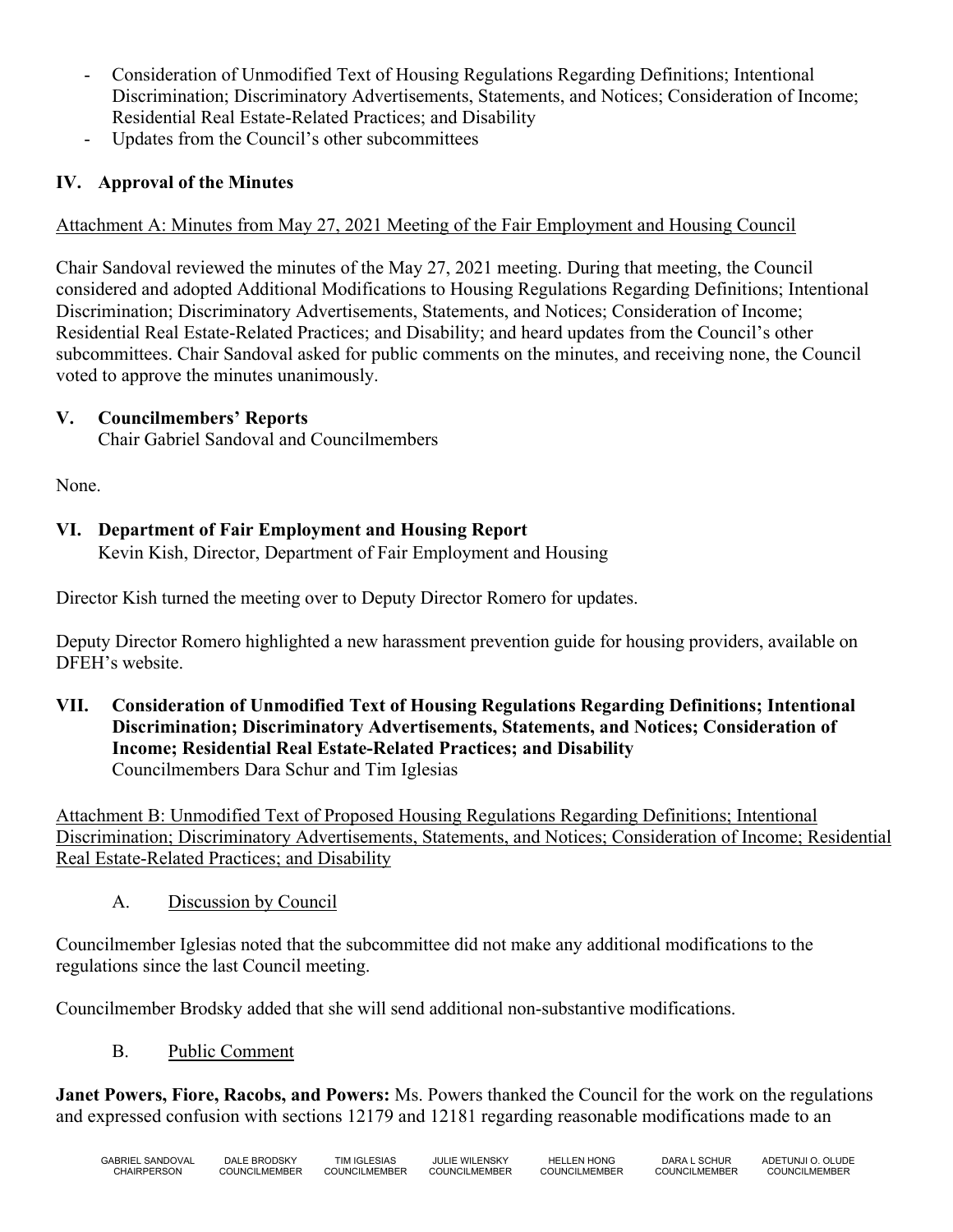individual's interior residence or a common area of a common interest development. She noted that there is concern with the safety of modification construction as well as there being no obligation to restore the individual's interior residence or common area in common interest developments at the end of the residency. She further noted that most associations are subject to the FEHA rather than the ADA and are not considered places of public accommodation; therefore, according to Ms. Powers, there is no obligation under the FEHA to allow modifications to remain at the end of tenancy.

## C. Action by Council

The Council unanimously approved the text, authorized DFEH staff to submit it to the Office of Administrative Law, and authorized DFEH staff to make non-substantial changes if required by the Office of Administrative Law.

#### **VIII. Update from the Reasonable Accommodations for Associational Disabilities Subcommittee** Councilmembers Dale Brodsky and Adetunji Olude

A. Discussion by Council

Councilmember Brodsky noted that the subcommittee is making progress on reviewing the public comments received and expects to have proposed language soon.

B. Public Comment

Dr. Cliff Chang and Janet Powers commented that the public is unable to submit comments through the Zoom chat feature because the function has been prohibited.

DFEH Legislative and Regulatory Counsel, Kara Brodfuehrer, said she was looking into the chat issue. She also reminded the public that they can still submit comments orally or through the Council's email.

# **IX. Update from the Criminal History & Employment Regulations Subcommittee** Chair Gabriel Sandoval and Councilmember Julie Wilensky

A. Discussion by Council

Councilmember Wilensky noted that the subcommittee is continuing to research and consider potential modifications to the Council's criminal history and employment regulations.

B. Public Comment

None.

- **X. Update from Government Code Section 11135 Regulations Subcommittee** Councilmembers Dale Brodsky and Dara Schur
	- A. Discussion by Council

Councilmember Schur reported that the notice package is still under review by the California Business, Consumer Services and Housing Agency.

# B. Public Comment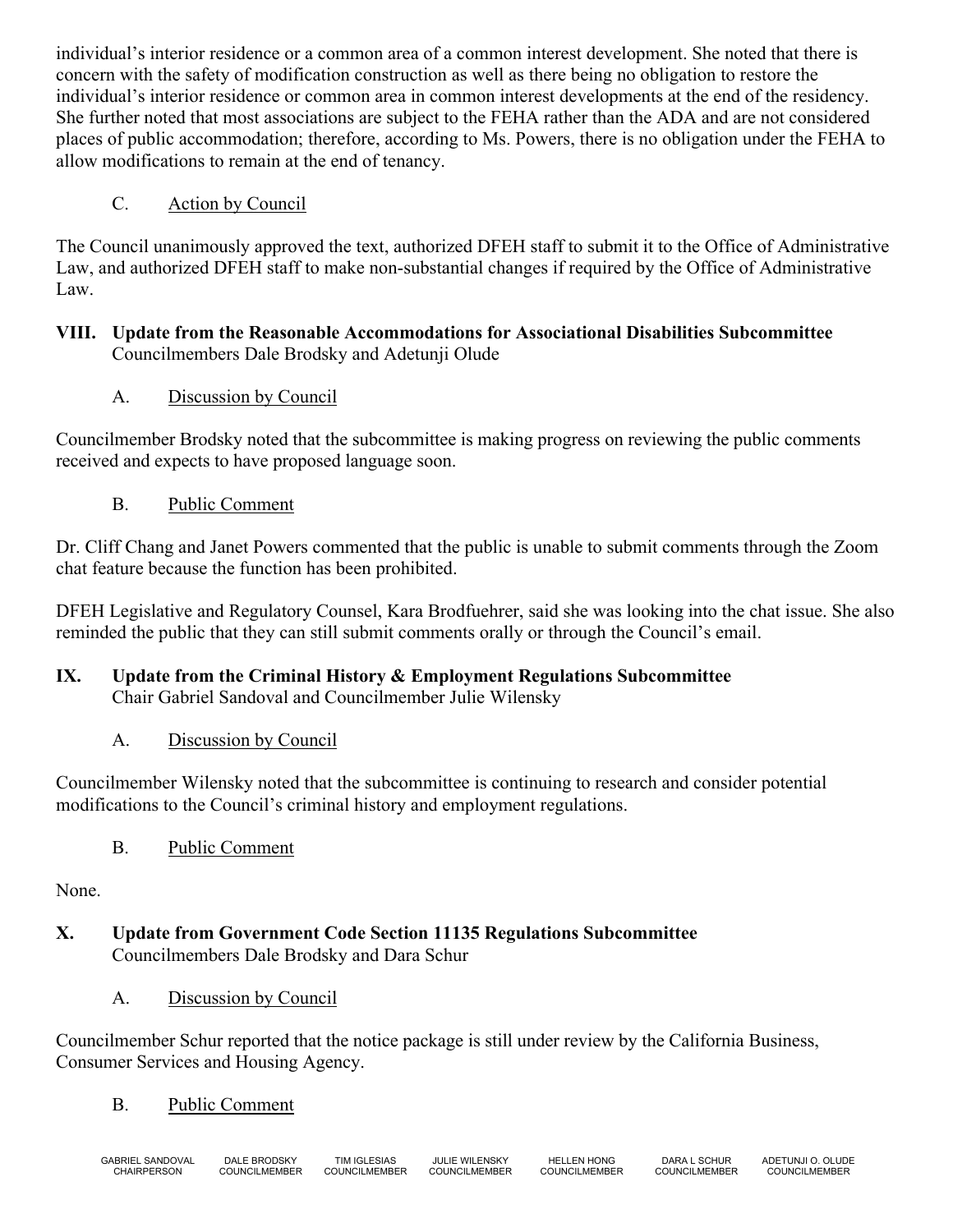Guillermo Vallejo commented that the public is unable to submit comments in Zoom because the function has been prohibited.

Janet Powers clarified that the chat function continually states that the chat is disabled.

Deputy Director, Adam Romero, stated that the chat issue had been resolved.

#### **XI. Update from the Hate Violence Subcommittee**

Chair Gabriel Sandoval and Councilmember Dale Brodsky

A. Discussion by Council

Councilmember Brodsky and Chair Sandoval announced that the subcommittee attended a bystander intervention training and has scheduled a similar training for July 20, 2021, which is free and open to the public.

Councilmember Iglesias thanked the Council for organizing the training.

#### B. Public Comment

None.

## **XII. Update from the Algorithms and Bias Hearing Subcommittee** Councilmembers Tim Iglesias and Hellen Hong

A. Discussion by Council

Councilmember Hong noted that the subcommittee has been reviewing topics discussed during the April 2021 Algorithms and Bias Hearing and expects to have proposed actions soon.

B. Public Comment

None.

#### **XIII. Discussion Regarding Additional Subcommittee Assignments** Chair Gabriel Sandoval and Councilmembers

A. Discussion by Council

Councilmember Iglesias asked if the Council will continue to meet remotely or otherwise going forward.

Director Kish responded that they hope to eventually have hybrid meetings, but they plan on continuing to meet remotely for the foreseeable future and will update the Council and the public on any changes.

B. Public Comment

None.

C. Action by Council